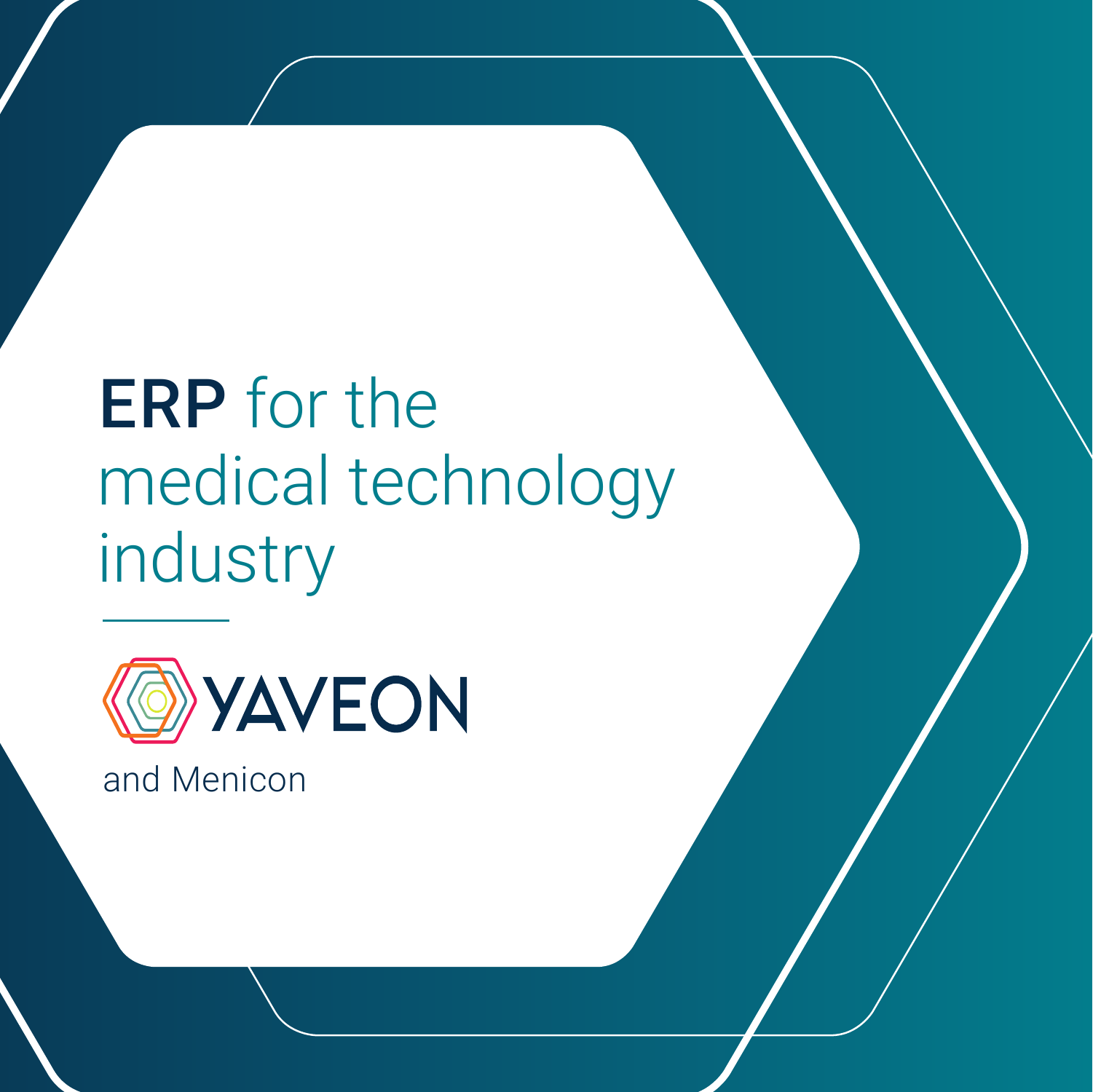# **EVERYTHING AT A GLANCE**



# **CLIENT**

**Menicon GmbH** | www.menicon.com

**FOCUS**

Production of contact lenses and contact lens fluids

**La** Menicon

**COMPANY SIZE** Approx. 70 Employees

**OPERATING MODEL** Private Cloud

**COUNTRY** International

 $\blacktriangleright$ 

# **CHALLENGE**

- Map a considerable number of product variants
- Handling a vast amount of orders
- Replace the outdated ERP system

# **SOLUTION**

 $\blacktriangleright$ 

YAVEON ProBatch

# **USE**

- Increase efficiency
- More information in less time
- Seamless handling of the solution within a short time
- All required features for the medical technology industry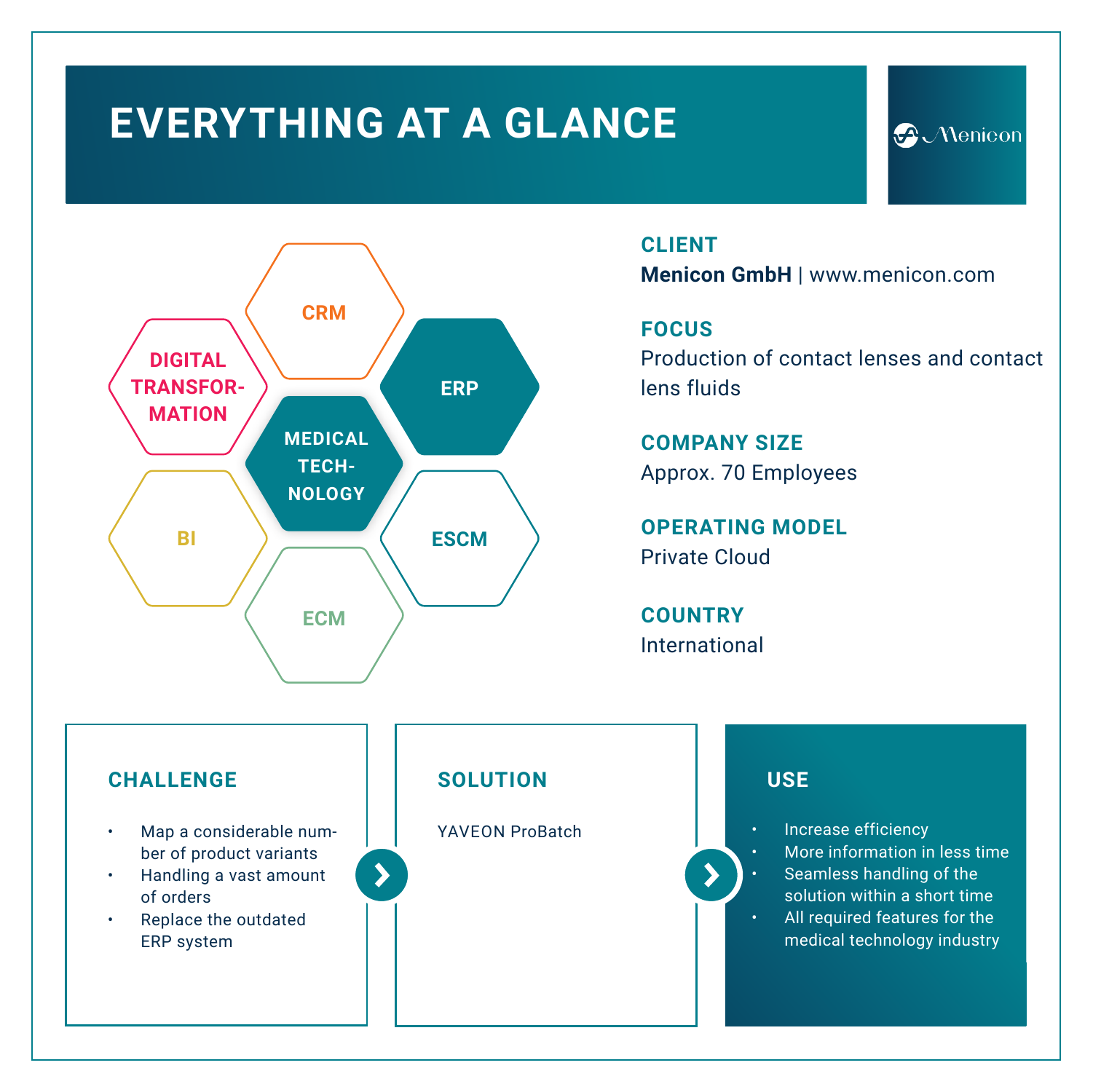

Menicon is one of the largest contact lens manufacturers in the world. The ERP system faces significant challenges due to the large variety of product and product variants, e.g., the type and model of contact lens and the power required. The solution must be able to cope with this complexity. Michael Bachmann, Managing Director at Menicon GmbH, was involved in selecting the ERP partner YAVEON and accompanied the entire project.

The implementation went well but then came the go-live.

#### **Contact lens manufacturer with passion**

Menicon GmbH, based in Offenbach near Frankfurt am Main, is a subsidiary of the Japanese manufacturer of contact lenses and contact lens solutions. The company offers an extensive range of contact lenses, from standard models to toric or progressive lenses. The German subsidiary is in charge of European logistics. It serves as a European distribution center. Products from manufacturing plants around the world arrive here and are then distributed.

# **Turning old into new: the switch to a new ERP system**

Menicon GmbH´s legacy ERP solution was due for replacement. The solution was installed in the 1980s and repeatedly caused problems, for example, errors in report creation. It was clear: Menicon needed a new ERP system with industry features. The only stipulation: Microsoft Dynamics NAV must be the foundation of the system.

The search for the right ERP provider began. Menicon became aware of YAVEON through the recommendation of another company in the same industry. This recommendation and the subsequent presentation by the YAVEON consultants impressed Menicon GmbH. The features in YA-VEON ProBatch were also a deciding factor - as the industry solution covers all features relevant for the medical technology industry, such as batch tracking, and the option of integrating an EDI interface.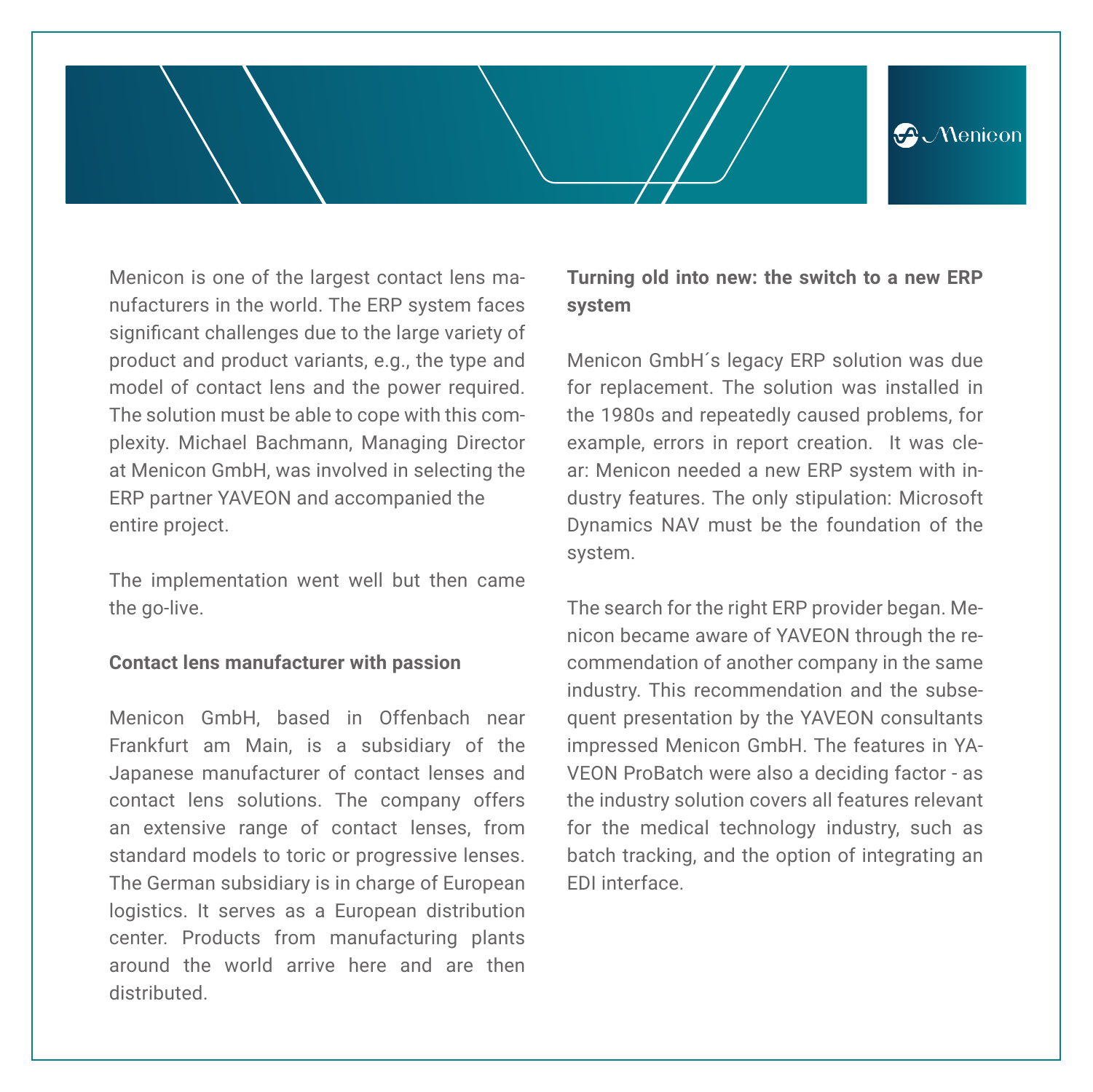

«In addition, we wanted our ERP partner to be a well-established company with adequate resources and a significant number of available consultants. This provides cover for vacation periods or in the event of illness,» says Michael Bachmann.

live wasn't going perfectly, it was clear that we had to move fast. So we coordinated our efforts and quickly found a way to process the volume of data," reports Stefan Hippeli, a consultant at YAVEON.

#### **"And then came the Go-live."**

Once the project was up and running, Menicon GmbH and YAVEON faced the go-live with confidence, feeling that all was going well. "Then came the go-live, and we found that the cloud, as it was set up, couldn't cope with the amount of data," recalls Michael Bachmann. It was a shock for both sides: For Menicon GmbH, that was introducing the ERP system. And for YAVEON, with responsibility as a service provider to deliver a working system alongside a moral responsibility as a partner. "It was quite tricky. There were discussions on several levels. But in the end, the solution was soon found. YAVEON did everything they could to find the answer swiftly. Everyone pulled together. The month after the real start was challenging, but everything worked out well," Michael Bachmann recalls with relief. "When we realized that the go-

»In addition, we wanted our ERP partner to be a well-established company with adequate resources and a significant number of available consultants. This provides cover for vacation periods or in the event of illness.« Michael Bachmann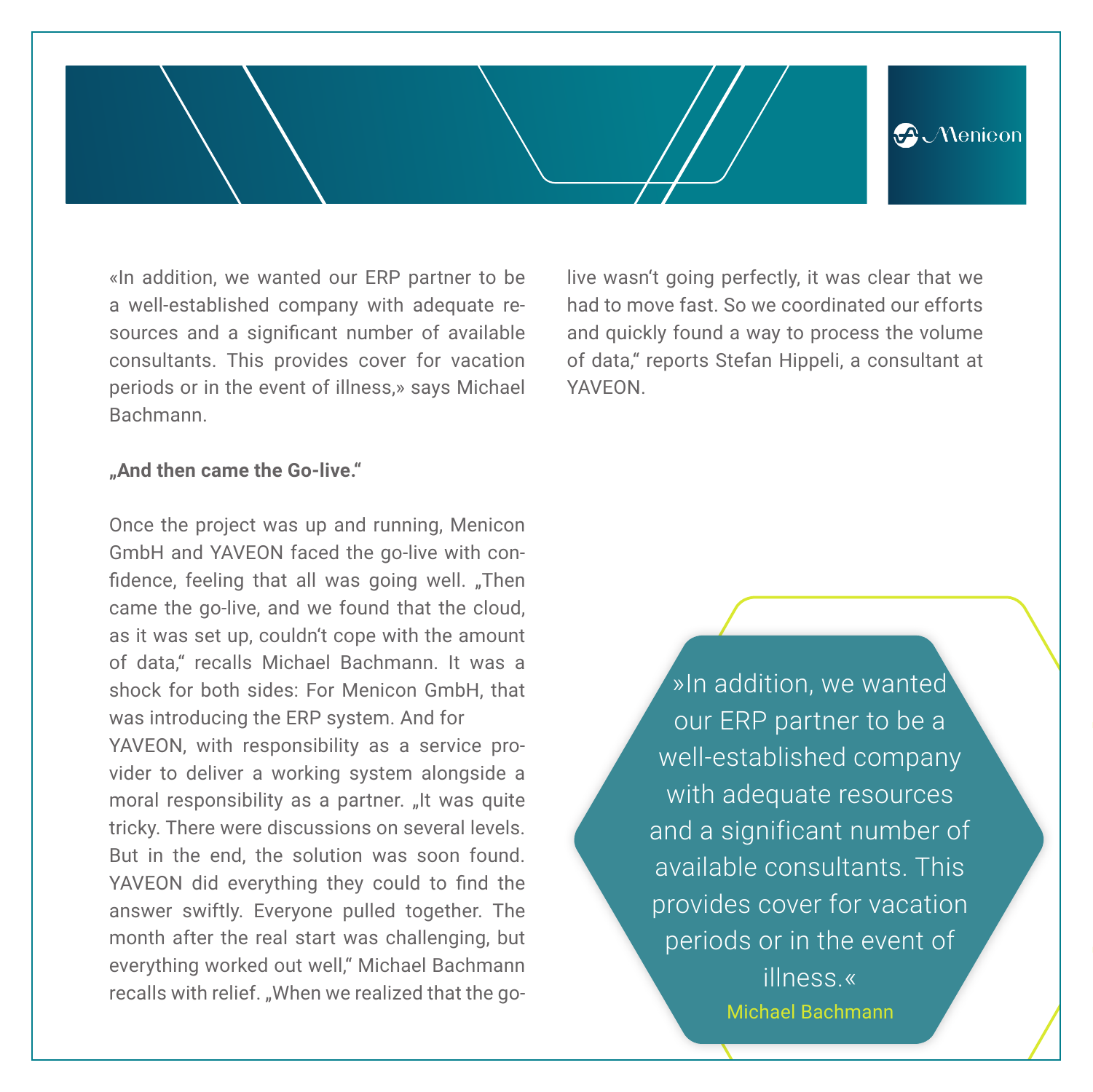

YAVEON ProBatch: A safe bet for Menicon GmbH:

- ERP industry solution
- Meets the requirements of the medical technology industry
- Fully integrated with Microsoft Dynamics NAV/365 Business Central
- Classic Microsoft design for intuitive operation
- Menicon primarily uses: Batch tracking, EDI, mobile dialog/scanner solutions, mail dispatch/e-post



# **Deal with complexity with a variant configurator**

A special feature used by Menicon GmbH is the variant configurator integrated into the ERP system. With this feature, a product is first created, for example, a specific contact lens. This lens is available in numerous diopter versions. To map the range, the product's characteristics are created so that the number of variants can be set for all options. Up to twelve characteristics can be defined. The required variant can then be clearly selected from the ERP system.

In addition, Menicon GmbH works with variable scan codes because the company also receives products through purchasing. The software solution makes it possible to process external codes directly. Only the article number and the lot number are required for this. If the EAN is now maintained in the system, it can be converted accordingly: From the resulting information, a barcode is converted into the ProBatch standard via a set of rules so that it can then be processed.